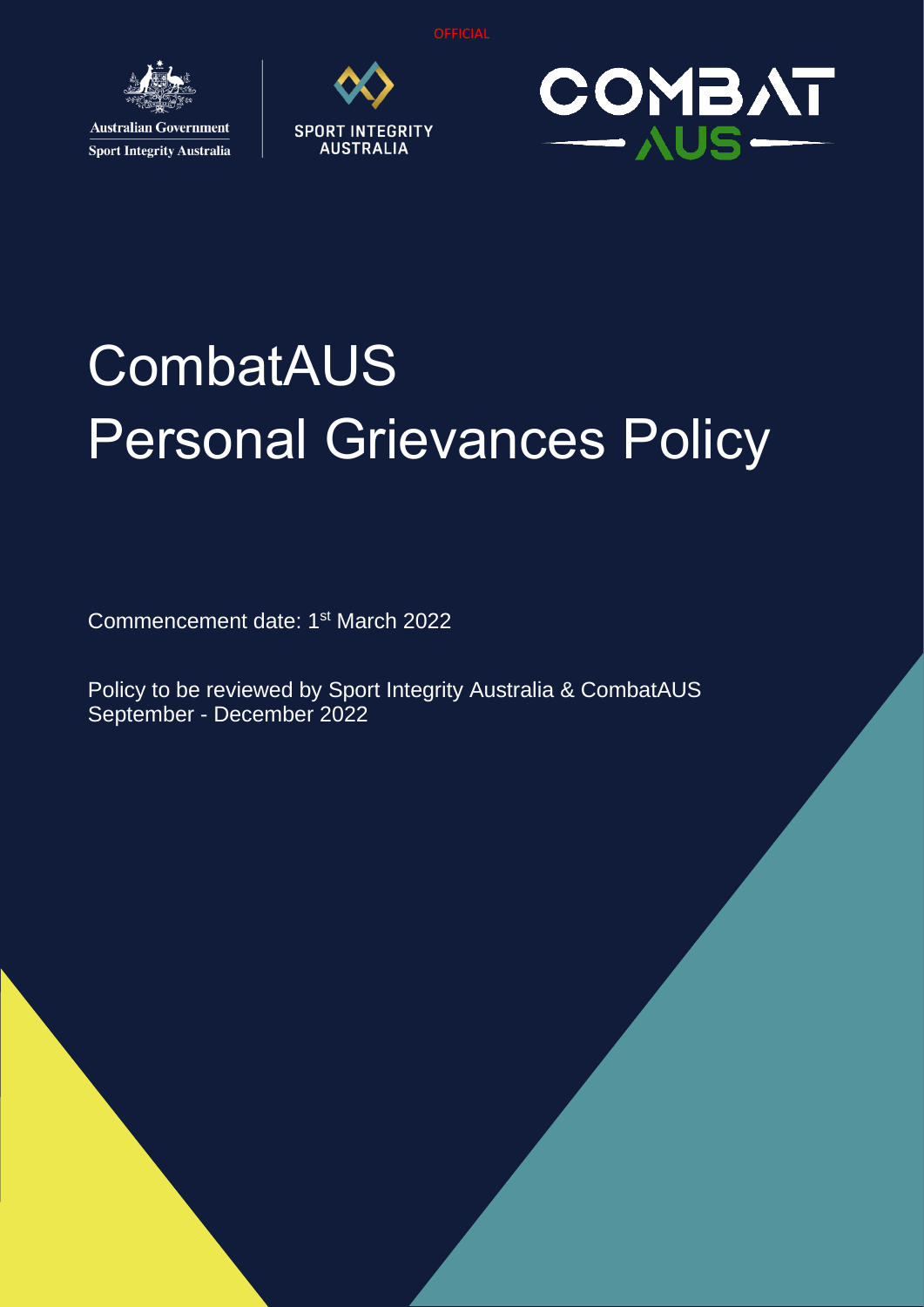# **TABLE OF CONTENTS**

| 1. | <b>Definitions</b>                                               | 1              |
|----|------------------------------------------------------------------|----------------|
| 2. | <b>Purpose</b>                                                   | 1              |
|    | Purpose of this Policy<br>2.1                                    | 1              |
| 3. | <b>Jurisdiction</b>                                              | 1              |
|    | Who the Policy applies to<br>3.1                                 | 1              |
|    | 3.2<br>When the Policy applies                                   | 1              |
| 4. | Dealing with personal grievances                                 | $\overline{2}$ |
|    | 4.1<br>Steps for resolving personal grievances under this Policy | 2              |
| 5. | Process for Facilitated resolution of Personal grievances        | $\mathbf{2}$   |
| 6. | <b>Role of Member Protection Information Officers</b>            | $\mathbf{2}$   |
|    |                                                                  |                |
| 7. | <b>National Integrity Framework</b>                              | $\mathbf{2}$   |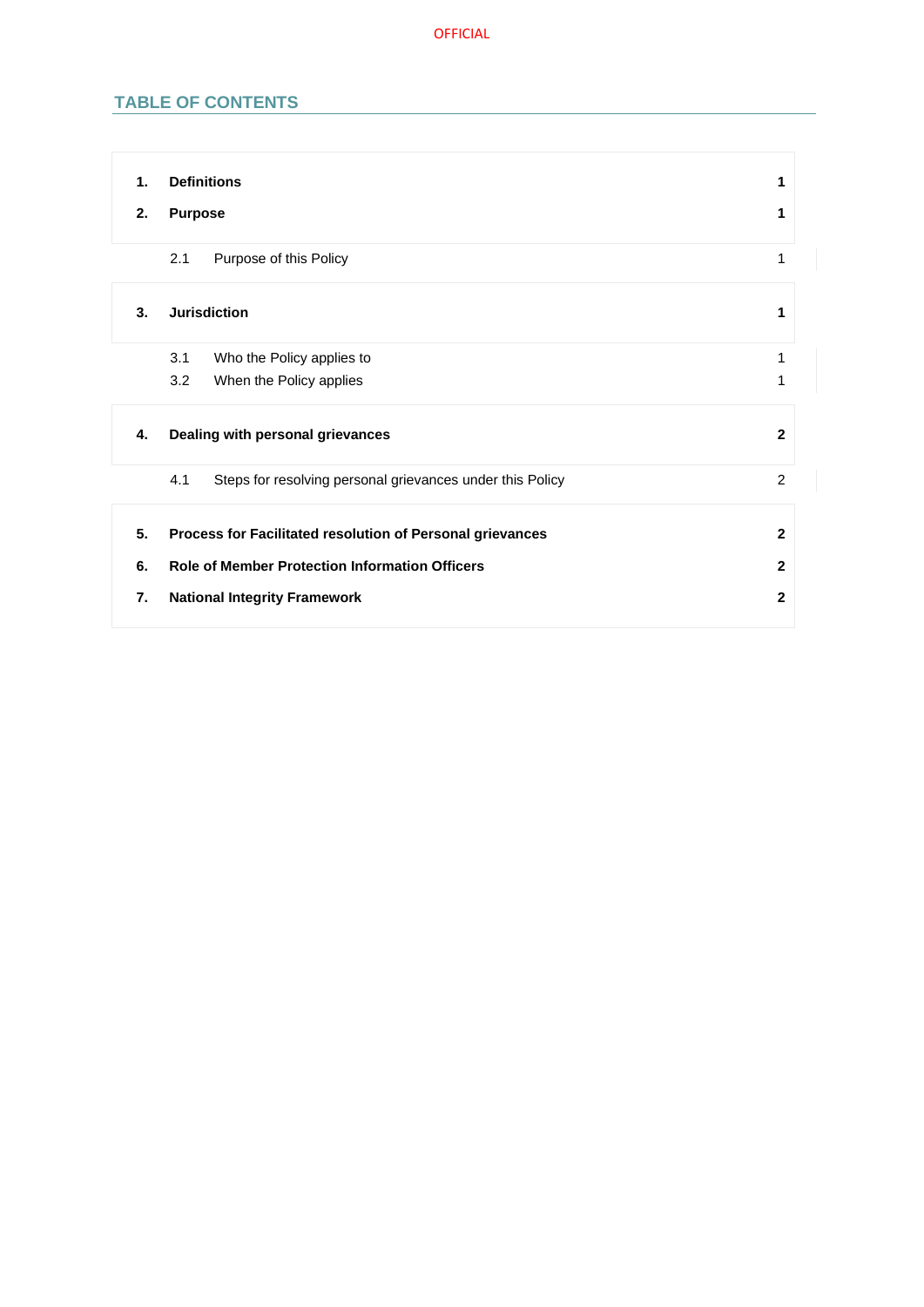# <span id="page-2-0"></span>**1. Definitions**

Defined terms not otherwise defined in this Policy have been defined in and have the meaning given to them in the CombatAUS National Integrity Framework. In this Policy the following words have the corresponding meaning:

**Personal Grievance** means any type of interpersonal conflict or dispute between Relevant Persons and/or Relevant Organisations that falls short of the threshold for abuse, bullying, harassment, or sexual misconduct under the CombatAUS Member Protection Policy.

**Policy** means this Personal Grievances Policy including any schedules and annexures.

**Relevant Organisation** means any of the following organisations:

- 1. CombatAUS;
- 2. Member Organisation;
- 3. Authorised Providers, which means any organisation authorised to conduct Activities sanctioned by CombatAUS;
- 4. Team, which means a collection or squad of athletes who compete and/or train under the direction or supervision of CombatAUS; and
- 5. Any other organisation who has agreed to be bound by this Framework/the Integrity Policies.

**Relevant Person** means any of the following persons:

- 1. Participant;
- 2. Employee;
- 3. Contractor;
- 4. Volunteer, which means any person engaged by CombatAUS in any capacity who is not otherwise an Employee or Contractor, including directors and office holders, coaches, officials, administrators and team and support personnel; and
- 5. Any other individual who has agreed to be bound by this Framework/the Integrity Policies.

# <span id="page-2-1"></span>**2. Purpose**

#### <span id="page-2-2"></span>**2.1 Purpose of this Policy**

This Policy has been adopted alongside the CombatAUS National Integrity Framework to establish a formal process for people and organisations engaging in CombatAUS Activity to resolve interpersonal conflicts and disputes that arise in the context of their involvement in CombatAUS Activity, but do not involve a breach of an Integrity Policy or other CombatAUS policy.

#### <span id="page-2-3"></span>**3. Jurisdiction**

#### <span id="page-2-4"></span>**3.1 Who the Policy applies to:**

This Policy applies to Relevant Persons and Relevant Organisations.

#### <span id="page-2-5"></span>**3.2 When the Policy applies**

- (a) This Policy applies to interactions between Relevant Persons and Relevant Organisations in their capacity as Relevant Persons or Relevant Organisations relating to their involvement in CombatAUS Activity.
- (b) The Policy does not apply to the following:
	- (i) a breach of an Integrity Policy under the CombatAUS National Integrity Framework;
	- (ii) a breach of another CombatAUS policy;
	- (iii) disputes relating to the employment of a Relevant Person;
	- (iv) interactions between Relevant Persons and Relevant Organisations that are not related to CombatAUS and/or are not in their capacity as Relevant Persons or Relevant Organisations.